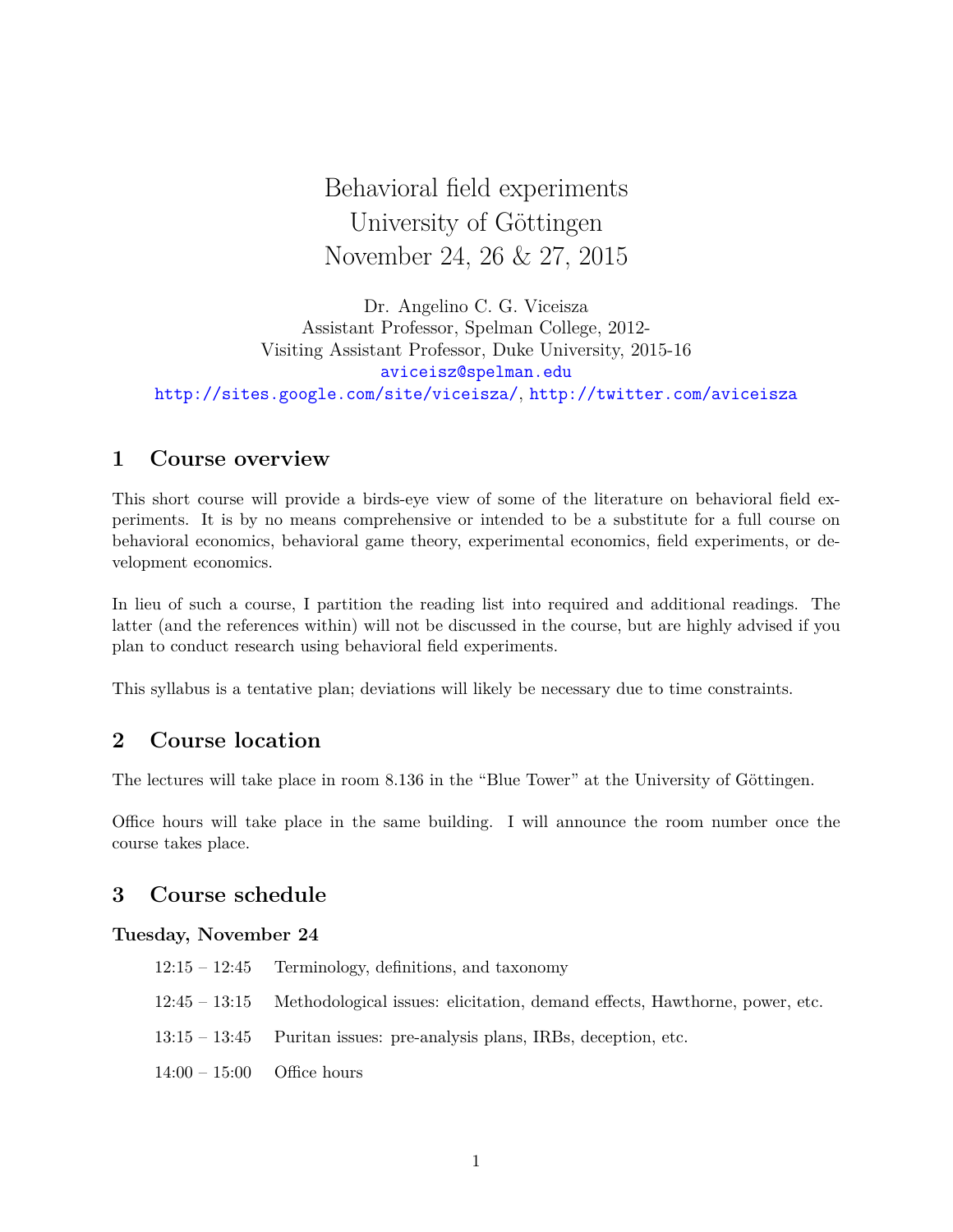#### **Thursday, November 26**

- 12:15 12:45 Lablike field experiments (LFEs): incentives, framing, protocol, etc.
- $12:45 13:15$  LFEs: internal validity
- 13:15 13:45 LFEs: external validity (Camerer-List debate)
- $14:00 15:00$  Office hours

#### **Friday, November 27**

- 09:45 10:15 Randomized controlled trials (RCTs): implementing partners and spillovers
- 10:15 10:45 RCTs: internal validity, compliance, balancedness
- 10:45 11:15 RCTs: external validity (Deaton-Duflo-Imbens debate)
- 11:30 12:30 Office hours
- 13:45 14:15 Ways forward: Multiple experiments, lasting impacts, behavioral dimensions
- 14:15 14:45 Ways forward: reduced form + structural, non-choice data (neuro, biometric)
- 14:45 15:15 Ways forward: Publication stories and strategies
- 15:30 16:30 Office hours

# **4 Required readings (in alphabetical order)**

- 1. Coffman, L. C., and M. Niederle. 2015. "Pre-analysis Plans Have Limited Upside, Especially Where Replications Are Feasible." *Journal of Economic Perspectives* 29 (3), 81-98.
- 2. Duflo, E., R. Glennerster, and M. Kremer. 2007. "Using Randomization in Development Economics Research: A Toolkit." In *Handbook of Development Economics*, ed. T. P. Schultz and J. Strauss. Amsterdam: Elsevier Science. Download from http://economics.mit.edu/ files/806.
- 3. Harrison, Glenn W., and John A. List. 2004. "Field Experiments." *Journal of Economic Literature* 42 (4), 1009–1055.
- 4. The following *Journal of Economic Literature* symposium: https://www.aeaweb.org/articles.php?doi=10.1257/jel.48.2.
- 5. Viceisza, A. C. G. 2012. *Treating the field as a lab: A basic guide to conducting economics experiments for policymaking*. Food Security in Practice Technical Guide 7, Washington, D.C.: International Food Policy Research Institute. Download from my website.
- 6. Viceisza, A. C. G. 2015. "Creating a Lab in the Field: Economics Experiments for Policymaking." *Journal of Economic Surveys (forthcoming)*. Download from https://goo.gl/FIWYP3.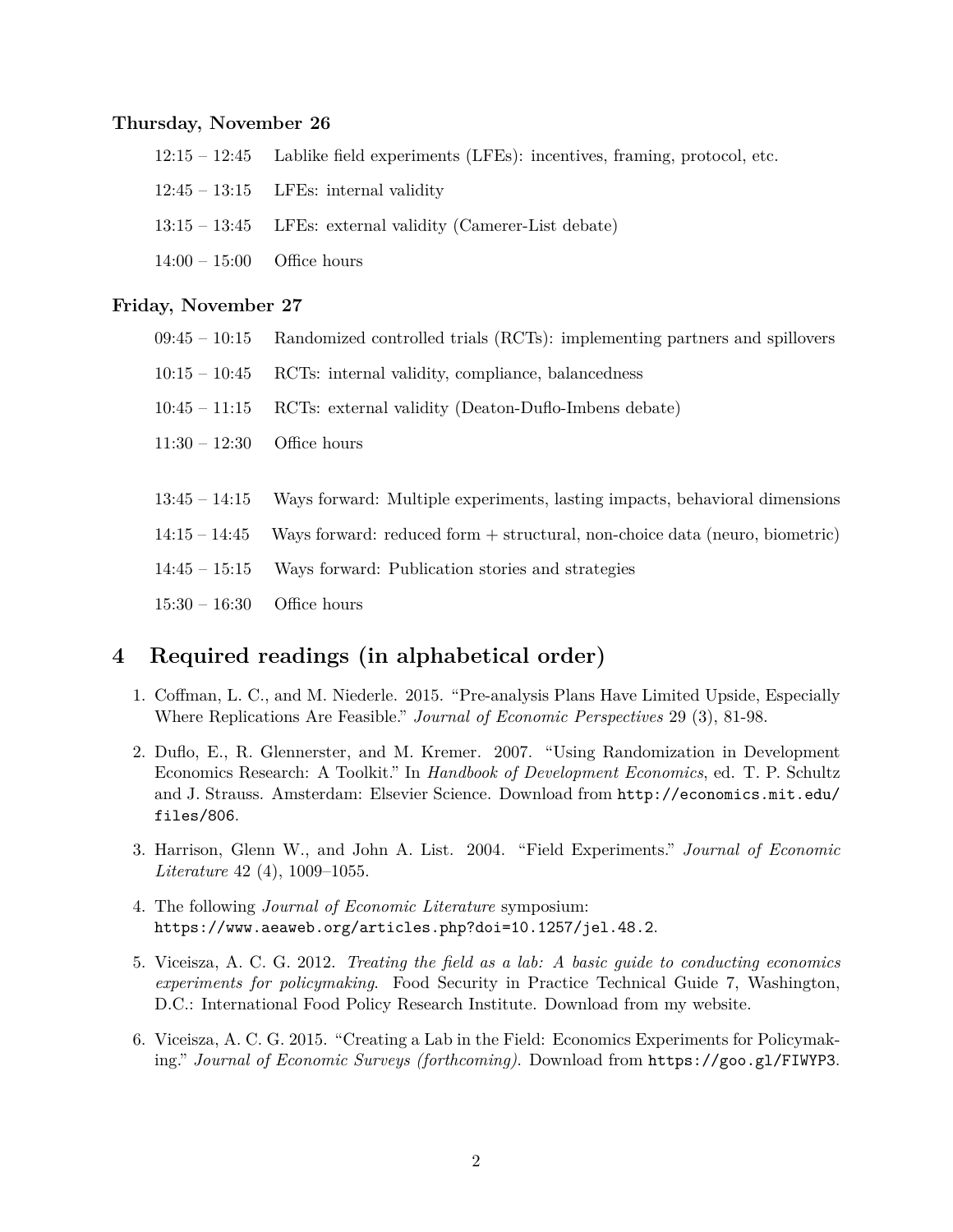### **5 Additional readings (incomplete and random order)**

- 1. Kahneman, D. and A. Tversky. 1979. "Prospect Theory: An Analysis of Decision under Risk." *Econometrica* 47 (2): 263-292.
- 2. Barberis, N. C. 2013. "Thirty Years of Prospect Theory in Economics: A Review and Assessment." *Journal of Economic Perspectives* 27 (1): 173-96.
- 3. Harrison, G. and L. Rutstrom. "Expected utility theory and prospect theory: one wedding and a decent funeral." *Experimental economics* 12 (2): 133-158.
- 4. Charness, G. and A. C. G. Viceisza. 2015. "Comprehension and Risk Elicitation in the Field: Evidence from Rural Senegal." *Review of Behavioral Economics (forthcoming)*.
- 5. Laibson, D. 1997. "Golden Eggs and Hyperbolic Discounting." *Quarterly Journal of Economics* 112 (2): 443?477.
- 6. Frederick, S., Loewenstein, G. and T. O'Donoghue. 2002. "Time Discounting and Time Preference: A Critical Review." *Journal of Economic Literature* 40 (2): 351-401.
- 7. Andersen, S., G. W. Harrison, M. I. Lau, and E. E. Rutström. 2008. "Eliciting Risk and Time Preferences." Econometrica 76 (3): 583-618.
- 8. Ashraf, N., D. Karlan, and W. Yin. 2006. "Tying Odysseus to the mast: Evidence from a commitment savings product in the Philippines." *Quarterly Journal of Economics* 121 (2): 635-672.
- 9. Rabin, M., and D. Vayanos. 2010. "The Gambler's and Hot-Hand Fallacies: Theory and Applications." *Review of Economic Studies* 77 (2): 730-778.
- 10. Plott, C. and K. Zeiler. 2005. "The Willingness to Pay?Willingness to Accept Gap, the "Endowment Effect," Subject Misconceptions, and Experimental Procedures for Eliciting Valuations." *American Economic Review* 95 (3), 530-545.
- 11. Smith, V. L. 1976. "Experimental Economics: Induced Value Theory." *American Economic Review* 66 (2): 274-279.
- 12. Smith, V. L. 1982. "Microeconomic Systems as Experimental Science." *American Economic Review* 72 (5): 923-995.
- 13. Spybrook, J., H. Bloom, R. Congdon, C. Hill, A. Martinez, and S. W. Raudenbush. 2011. "Optimal Design Plus Empirical Evidence: Documentation for the 'Optimal Design' Software." Download from http://hlmsoft.net/od/.
- 14. Falk, A., and J. J. Heckman. 2009. "Lab Experiments Are a Major Source of Knowledge in the Social Sciences." *Science* 326 (5952): 535-538.
- 15. Works cited in the papers under required readings.
- 16. Other work by the authors of the required readings.
- 17. Work by the following authors and their co-authors: (1) Lise Vesterlund, (2) Uri Gneezy, (3) Aldo Rusticcini, (4) James Andreoni, (5) Charles Sprenger, (6) Dan Ariely, (7) Sendhil Mullainathan, (8) Erica Field, (9) Pam Jakiela, (10) Abigail Barr, (11) Dean Yang, (12) David McKenzie, and (13) Xavier Giné.